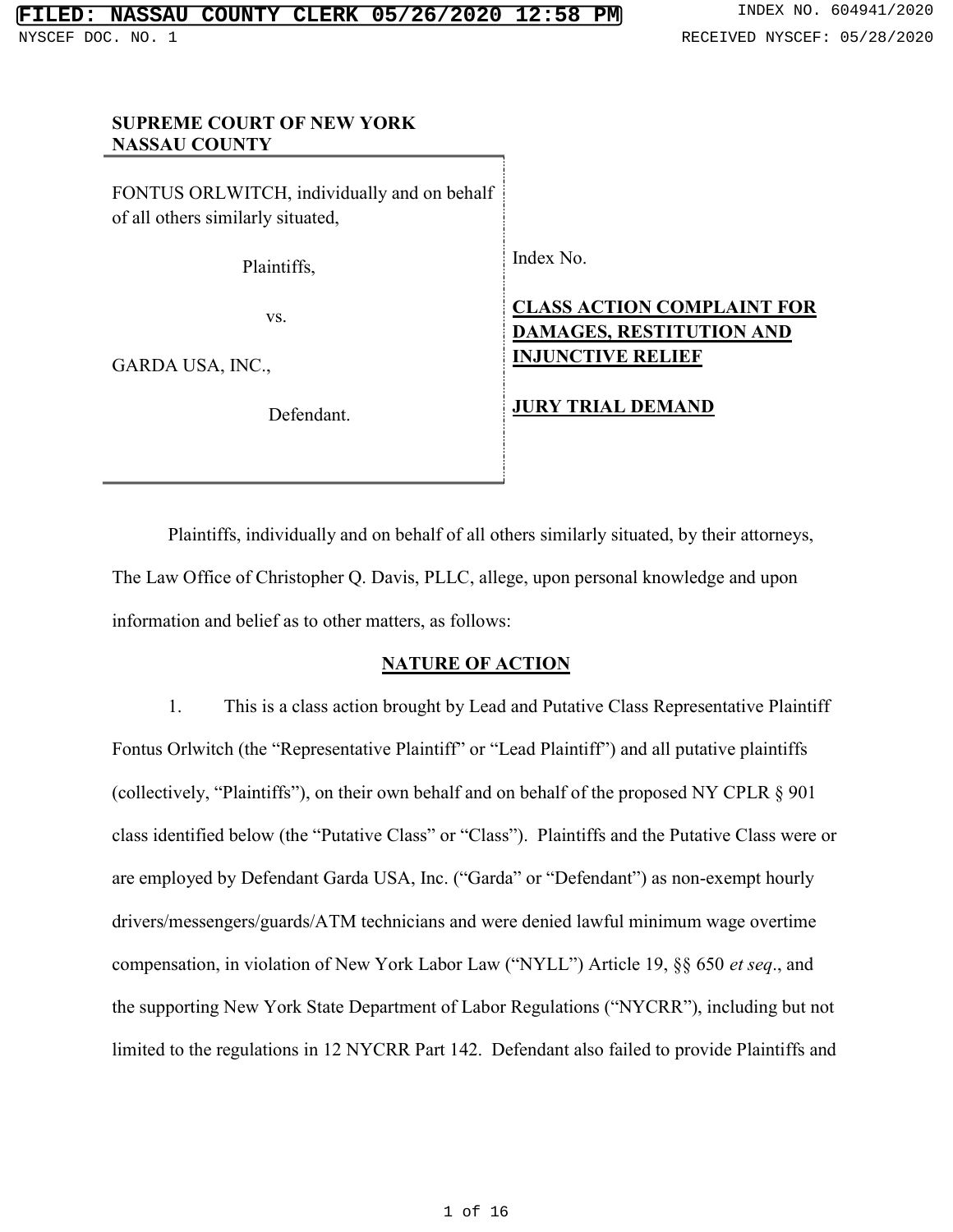the Putative Class with accurate wage notices and accurate wage statements in violation of NYLL § 195(1) and § 195(3), respectively.

2. The Putative Class of employees are similarly situated to the Plaintiffs under New York Civil Practice Law and Rule § 901 and have suffered the same violations pursuant to Defendant's common policies and practices.

3. The Putative Class is made up of all persons who are or have been employed by Defendant as drivers/messengers/guards/ATM technicians assigned to Defendant's facility located in Long Island City within the period of six years prior to the filing date (the "Class Period") and who were subject to Defendant's unlawful policy and/or practice of: (1) failing to pay Plaintiffs and the Class overtime premiums, including minimum wage overtime premiums, for all hours worked over 40 in a given workweek, (2) failing to provide Plaintiffs' and the Class' with notices required by the Wage Theft Prevention Act ("WTPA") at the start of their employment, and (3) failing to provide Plaintiffs and the Class with accurate wage statements reflecting all hours, including overtime hours, worked as required by the WTPA.

4. Plaintiffs seek relief for the Class pursuant to the applicable provisions of the NYLL to remedy the Defendants' failure to pay all wages due and failure to provide accurate wage notices and wage statements, in addition to injunctive relief.

#### **PARTIES**

5. Individual and Representative Plaintiff Fontus Orlwitch is a former employee of Defendant, and presently and at all relevant times residing in New York. He began his employment with Defendant on November 12, 2018, working as a driver. Approximately six months after being hired, he was given the additional responsibilities of an ATM technician. At all times during his employment, he was assigned to Defendant's Long Island City Depot.

2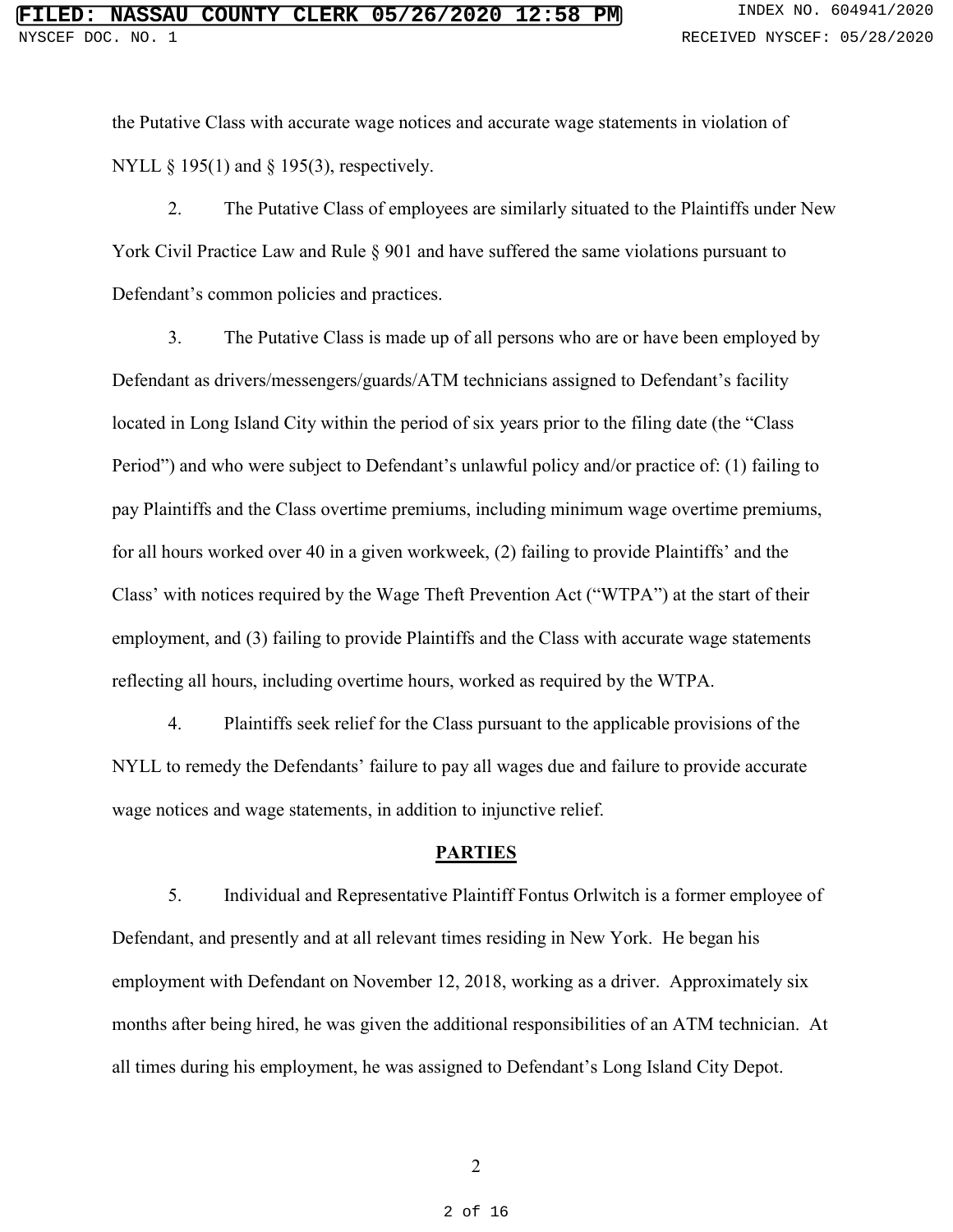6. Defendant Garda is a Delaware corporation providing private security, consulting, and cash/armored vehicle services. Garda operates over 200 offices throughout the United States. Garda's principal place of business is at 2000 NW Corporate Boulevard, Boca Raton, Florida 33431. Garda's Long Island City Branch is located at 5-26 45th Ave, Long Island City, New York, 11101.

7. Garda's Long Island City Branch employs approximately 300

drivers/messengers/guards/ATM technicians. It dispatches these employees in armored vehicles to provide secure cash vault, ATM, and armored transport services for financial institutions and other businesses throughout Long Island and Manhattan.

8. Upon information and belief, no services originating from the Long Island City depot are provided outside of New York or otherwise across state lines.

9. At all relevant times, Garda has met the definition of Plaintiff's "employer" under the NYLL § 190(3).

10. Garda and its drivers, who also serve as messengers, guards, and ATM technicians, are subject to NYLL as well as its companion regulations in the NYCRR.

#### **JURISDICTION & VENUE**

11. This Court has subject matter jurisdiction pursuant to Article VI, Section 7(a) of the Constitution of the State of New York.

12. In addition, the Court has jurisdiction over Plaintiffs' claims under the New York Labor Law pursuant to NYLL § 198.

13. This Court is empowered to issue a declaratory judgment pursuant to NY CPLR § 3001.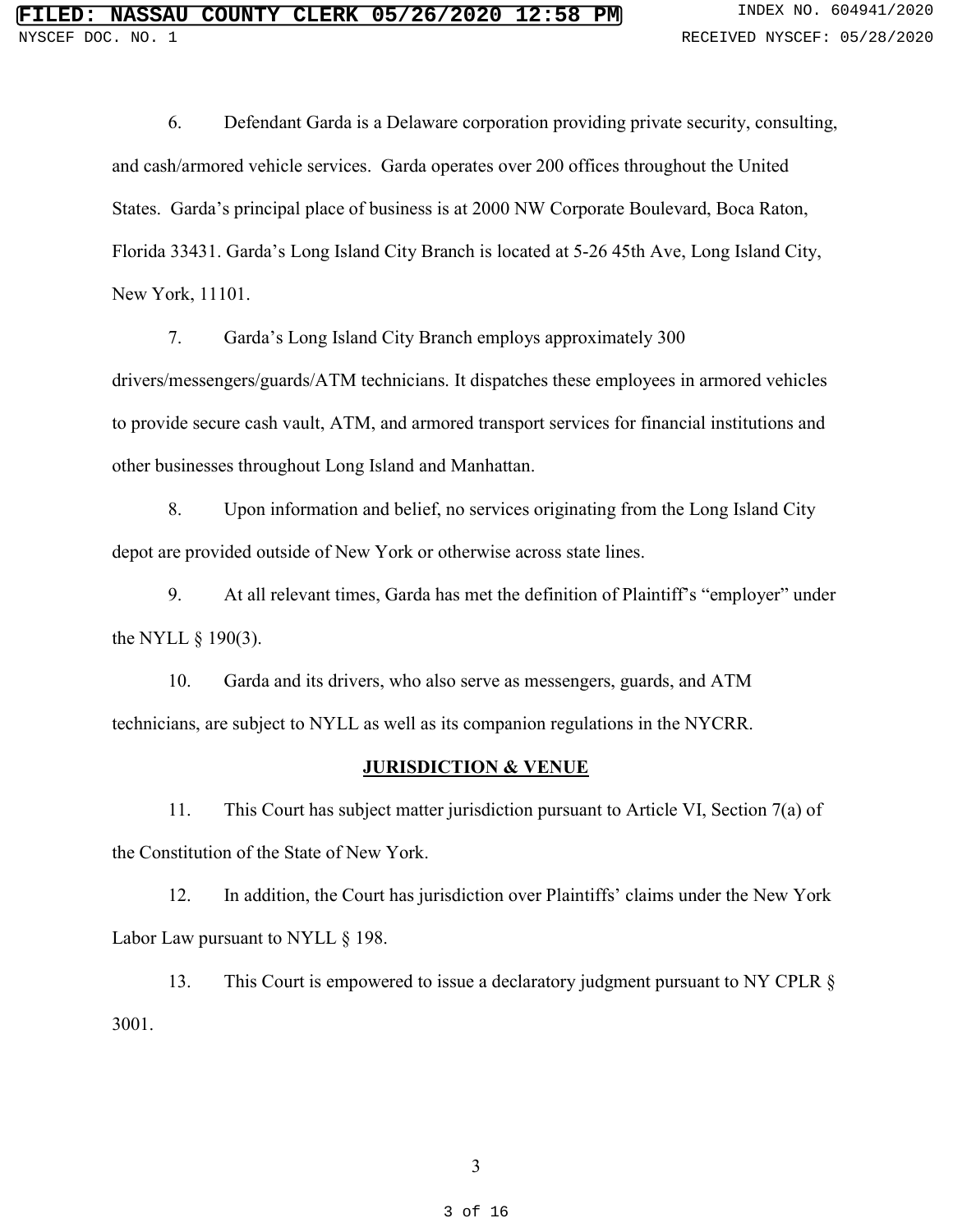14. Venue is proper in the Nassau County Supreme Court pursuant to NY CPLR § 509, because a substantial amount of the wage violations which give rise to Plaintiffs' claims occurred in this County.

15. This Court has personal jurisdiction over Defendants because they routinely transact business in New York.

#### WAGE AND HOUR CLASS ACTION FACTUAL ALLEGATIONS

16. Garda is a private security firm. Its Long Island City facility provides secure armored vehicle transport, ATM services, and cash vault services throughout Long Island and Manhattan.

17. Plaintiffs' job duties for Garda consist primarily of driving to pickup locations within New York including ATM machines, financial institutions, and other businesses, in an armored vehicle, retrieving valuables therein, and completing related and required paperwork.

18. Plaintiffs work in crews of 3-4 employees assigned to an armored vehicle each workday. Each crew includes drivers, messengers, guards, and/or ATM technicians.

19. Lead Plaintiff was employed by Defendant from November 2018 to November 2019.

20. While employed by Defendant, Lead Plaintiff worked shifts on Fridays,

Saturdays, and Sundays, beginning each day in the early morning and ending late at night.

21. On Fridays and Sundays, Lead Plaintiff drove to and serviced pickup locations in Nassau County, as well as locations in Suffolk County.

22. On Saturdays, Lead Plaintiff drove to and serviced pickup locations in New York, Bronx, Kings, and Queens counties.

4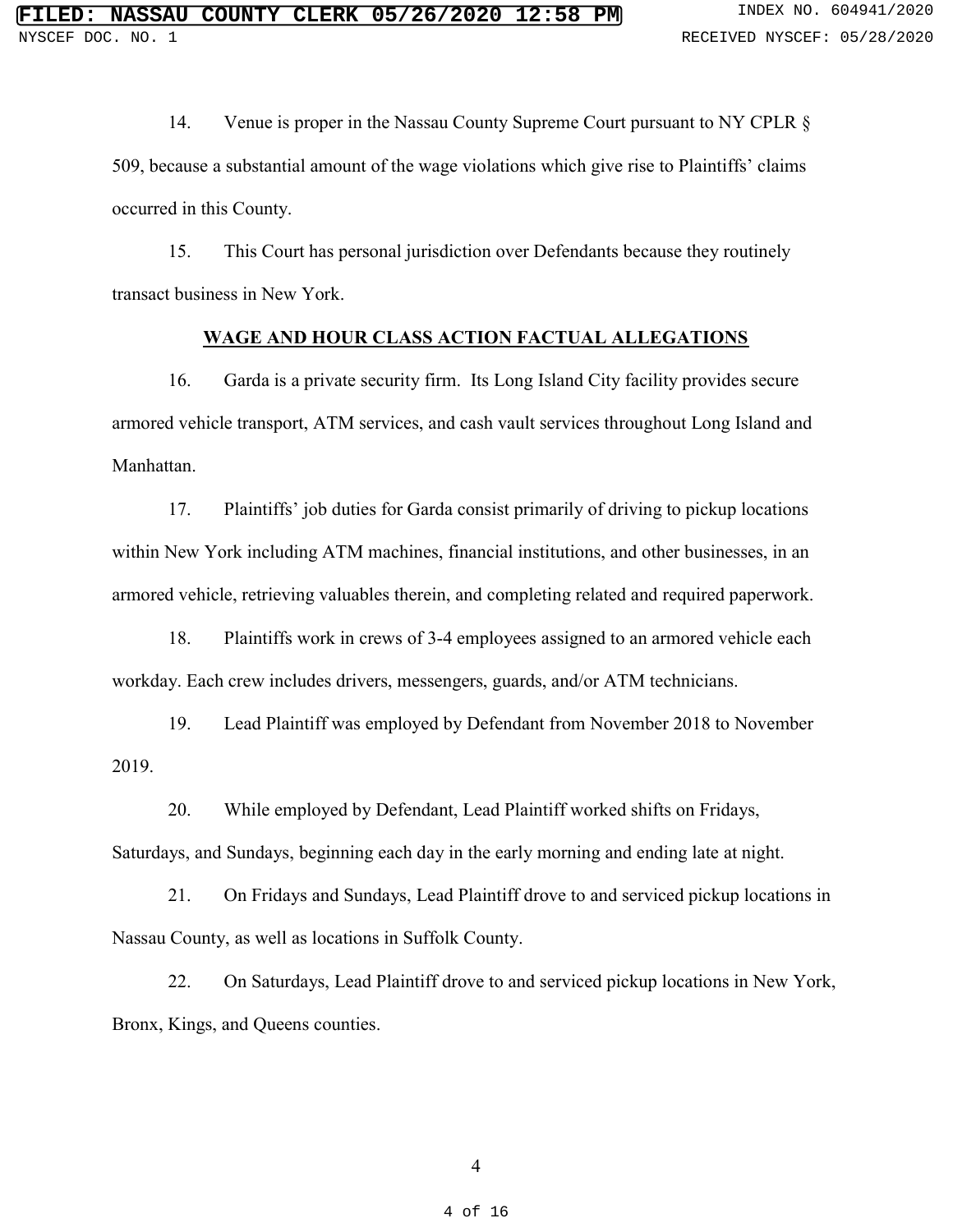23. Upon information and belief, Plaintiff and members of the Putative Class drove similar routes and also serviced pickup locations primarily in Nassau and Suffolk Counties.

24. Lead Plaintiff was a non-exempt employee, and was paid an hourly wage every two weeks, but was not paid the lawful overtime premium required by NYLL § 652 and NYCRR 142-2.2 for the hours he worked in excess of 40 each workweek.

25. Lead Plaintiff never received an accurate wage notice or any accurate wage statements, which are required by NYLL  $\S$  195(1) and  $\S$  195(3), respectively.

26. Lead Plaintiff estimates that there are hundreds of similarly situated current and former Garda employees in New York State. The records concerning the number of hours actually worked by Plaintiffs and the compensation actually paid to such employees should be in the custody of Garda.

27. Garda has been the subject of prior wage and hour collective and class action lawsuits alleging similar violations as those alleged herein.

## Defendant's Unlawful Practice of Forcing Plaintiffs to Perform Overtime-Compensable Work at Regular Rate of Pay

28. In order to provide its customers with adequate service, Defendants require nonexempt hourly drivers/messengers/guards/ATM technicians to meet demanding productivity requirements each workday, forcing Plaintiffs and the Putative Class to work in excess of 40 hours per week in order to avoid disciplinary action. Accordingly, Plaintiffs and the Putative Class were paid a flat day rate and regularly worked exceedingly long shifts to complete their assigned tasks each day.

29. At the start of each workday at Defendant's Long Island City depot, supervisors or managers assign crews of two or three drivers/messengers/guards/ATM technicians a list of approximately 24 "bags" throughout Long Island and Manhattan to "hit" by the end of the day.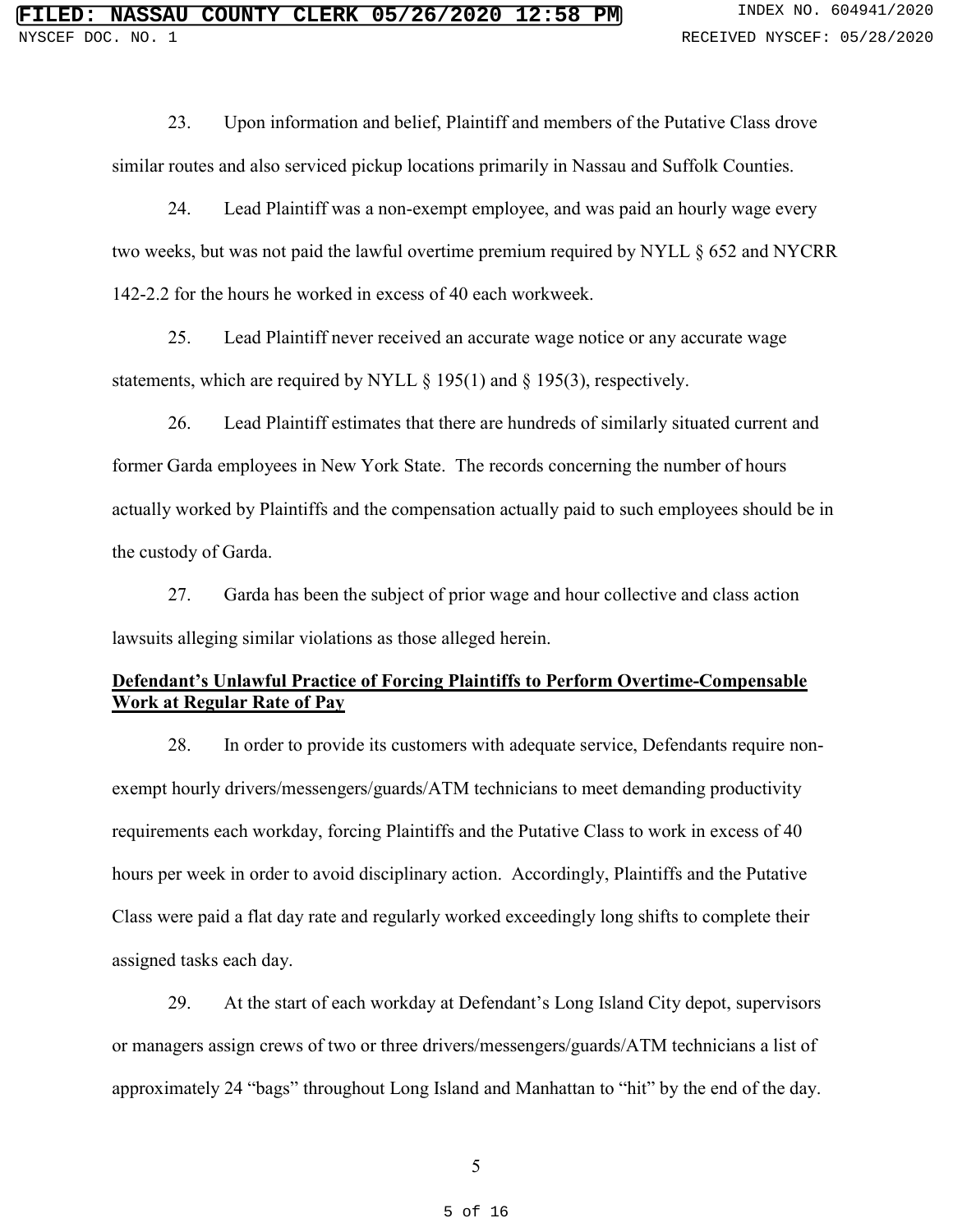Hitting each bag requires each crew to drive an armored vehicle to a bag location (an ATM or business), retrieve valuables therein, and complete related and required documentation.

30. Crews are instructed by Defendant's supervisors and managers not to return to the depot until they have hit every bag on the list. Crews that return before hitting every bag on the list are reprimanded.

31. At the end of each shift, crews are required to take inventory of each bag they retrieved, complete end-of-shift paperwork, and return all equipment to Defendant. Because performing these tasks in an incomplete or inaccurate manner can result in discipline or even criminal liability for Plaintiffs, it is a requirement that they finish all of them.

32. Owing to the impracticality of hitting all 24 bags, in addition to completing all end-of-shift paperwork within 12 hours, Plaintiffs are regularly forced to work 15-16 hour shifts, and as a result regularly work in excess of 40 hours per week.

33. Defendant is required, pursuant to NYLL § 652 and NYCRR 142-2.2, to pay Plaintiffs one and one-half times the New York State minimum wage for every hour worked in excess of 40 per workweek.

34. At all times during the class period, Plaintiff and the Putative class members were paid less than time and one half of the New York State minimum wage for hours worked over 40 in a workweek.

35. Defendant has violated and continues to violate NYLL § 652 and NYCRR 142- 2.2 by paying Plaintiff's at flat day rate instead of the rate of one and one-half times the New York State minimum wage, as required by law.

36. Specifically, Lead Plaintiff worked Friday, Saturday, and Sunday of each week, beginning at 6:00am and typically ending at 8:00pm or 9:00pm, and sometimes even later. As a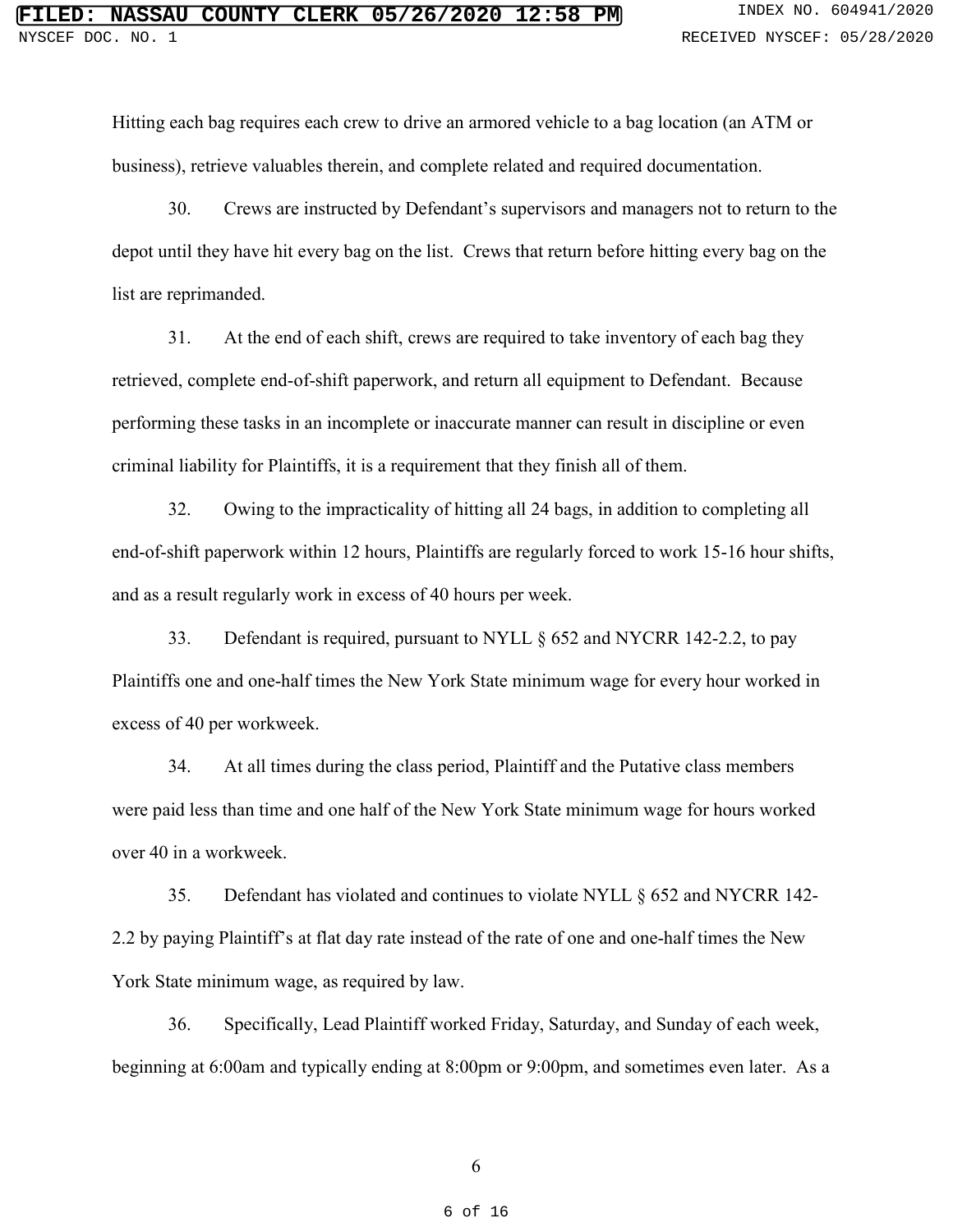result, Lead Plaintiff regularly worked 15-16 hours shifts, and approximately 44-50 hours per week.

37. Defendant compensated the Lead Plaintiff and the Putative Class with a daily flat rate instead of the rate of one and one-half times the New York State minimum wage, as required by NYLL § 652 and NYCRR 142-2.2.

38. The daily flat rate that Defendant paid Plaintiff and the Putative Class on a weekly basis failed to compensate them at a rate of one and one-half times the New York State minimum wage for all hours worked over 40 in a workweek, as required by NYLL § 652 and NYCRR 142- 2.2.

39. Having spoken with other members of the Putative Class, Plaintiff is aware that the compensation practices alleged herein apply to all Putative Class members who work out of Defendant's Long Isand City depot and, upon information and belief, the entire state of New York.

## Defendant's Unlawful Failure to Provide Accurate Wage Notice and Accurate Wage Statements as Required by NYLL

40. Defendant is required to provide its employees with accurate wage notices and accurate wage statements pursuant to NYLL  $\S 195(1)$  and  $\S 195(3)$ , respectively.

41. Although Defendant verbally informed Lead Plaintiff what his hourly compensation would be, it never provided him with the wage notice required by NYLL §195(1).

42. Defendant never provided Lead Plaintiff with accurate wage statements as required by NYLL §195(3).

### NEW YORK CIVIL PRACTICE LAW AND RULE § 901 CLASS ALLEGATIONS

43. Plaintiffs incorporate by reference all of the factual allegations made in the preceding paragraphs.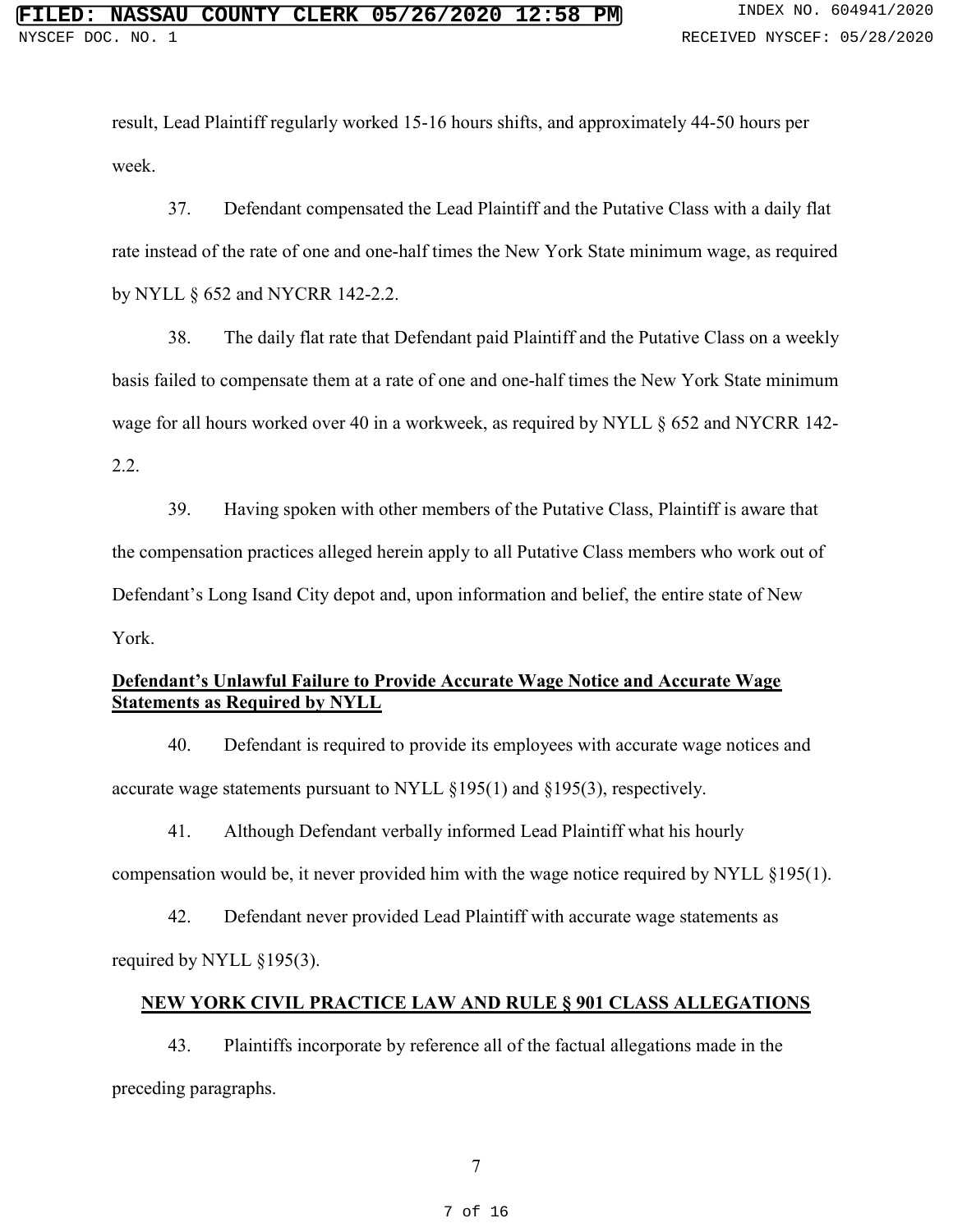44. Plaintiffs seek to proceed as a class action pursuant to Section 901 of the New

York Civil Practice Law and Rules on behalf of the following defined classes:

**Proposed Class:** All persons who are or have been employed by Defendant as drivers/messengers/guards/ATM technicians in New York State within the period of six years prior to the filing date and who were subject to Defendant's unlawful policy and/or practice of: (1) failing to pay Plaintiffs and the Class minimum wage overtime premiums for all hours worked over 40 in a given workweek, (2) failing to provide notice of Plaintiffs' and the Class' compensation terms at the start of their employment, and (3) failing to provide Plaintiffs and the Class with accurate wage statements reflecting all hours, including overtime hours worked.

45. Specifically, the Class is further defined as involving: (i) claims for unpaid minimum wage overtime based on Defendant's policy of paying Plaintiff and the Putative Class a flat daily rate and failing to pay minimum wage overtime for all hours worked over 40 in a workweek; (ii) claims for wage notice violations for Defendant's failure to provide Plaintiffs with an accurate wage notice at the time of hiring that includes the information required by NYLL § 195(1); and (iii) claims for wage statement violations for Defendant's failure to provide Plaintiffs with accurate wage statements on each payday that include the information required by NYLL § 195(3), including the correct compensation rate for hours worked in excess of 40 during the pay period.

46. Defendant has violated NYCRR 142-2.2 and NYLL § 652 by failing to pay Plaintiffs and the Putative Class at least one and one-half times the New York state minimum wage for all hours worked over 40 during the class period pursuant to the same illegal practices and policies alleged above.

47. Numerosity: The Proposed Class is so numerous that joinder of all members is impracticable. The Representative Plaintiff is informed and believes, and on that basis alleges,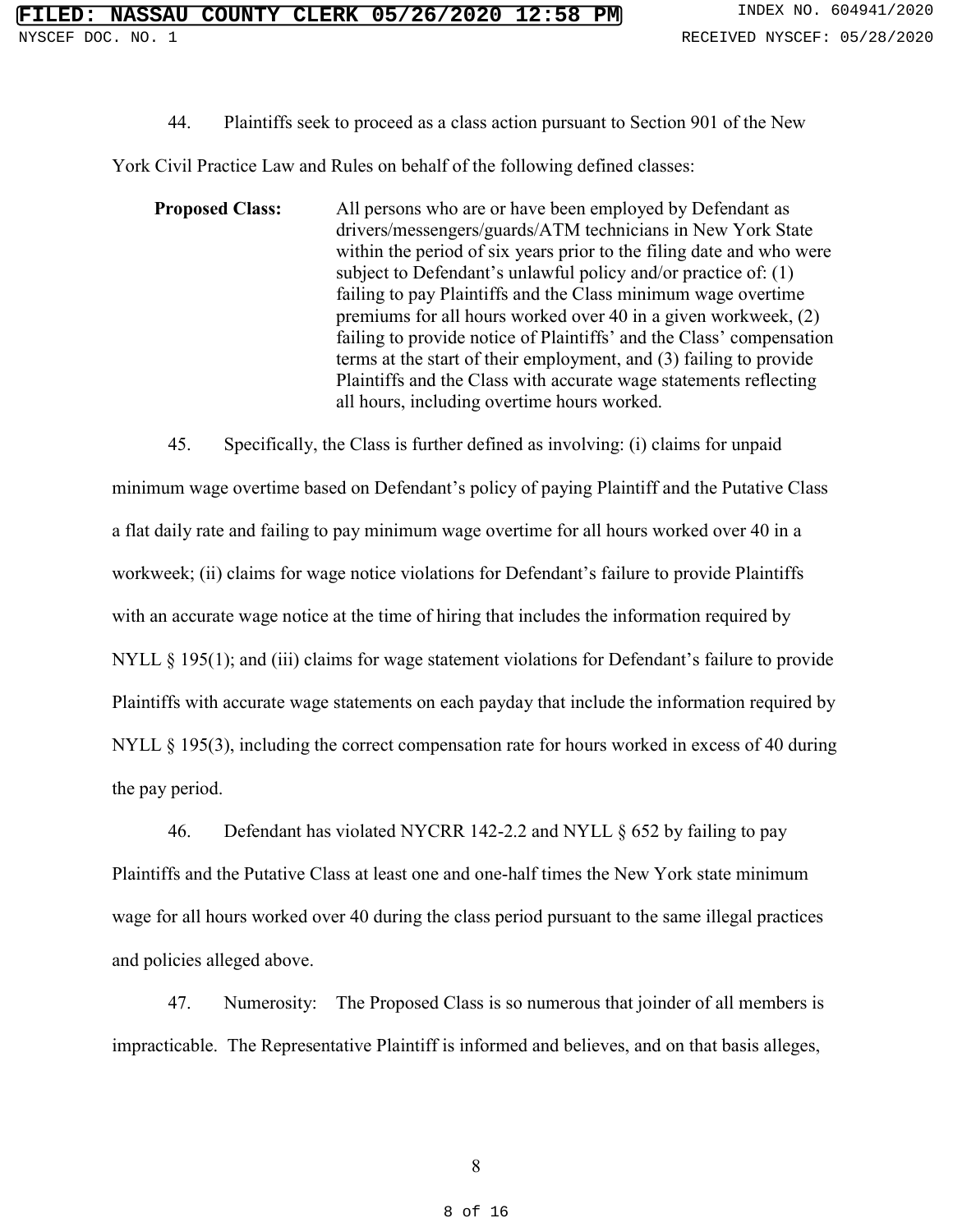that during the Class Period, Defendant employed over 300 people who satisfy the definition of the Proposed Class.

48. Typicality: Representative Plaintiff's claims are typical of those of the Proposed Class. The Representative Plaintiff is informed and believes that, like other drivers/messengers/guards/ATM technicians, the Class members were subjected to Defendant's policies, practices, programs, procedures, protocols and plans alleged herein concerning the failure to pay overtime premiums, failure to furnish accurate wage notices, and failure to furnish accurate wage statements.

49. Superiority: A class action is superior to other available methods for the fair and efficient adjudication of the controversy.

50. Adequacy: The Representative Plaintiff will fairly and adequately protect the interests of the Proposed Class, and have retained counsel experienced in NYLL class action litigation.

51. Commonality: Common questions of law and fact exist to all members of the Proposed Class and predominate over any questions solely affecting individual members of the Proposed Class, including but not limited to:

- a. Whether Defendant unlawfully failed to pay lawful overtime premiums for all hours worked over 40 in a workweek for those violations stated above;
- b. Whether Defendant furnished class members with an accurate wage notice, at the time of hiring, containing the information required by NYLL § 195(1);
- c. Whether Defendant furnished class members with accurate wage statements on each payday containing the information required by NYLL § 195(3);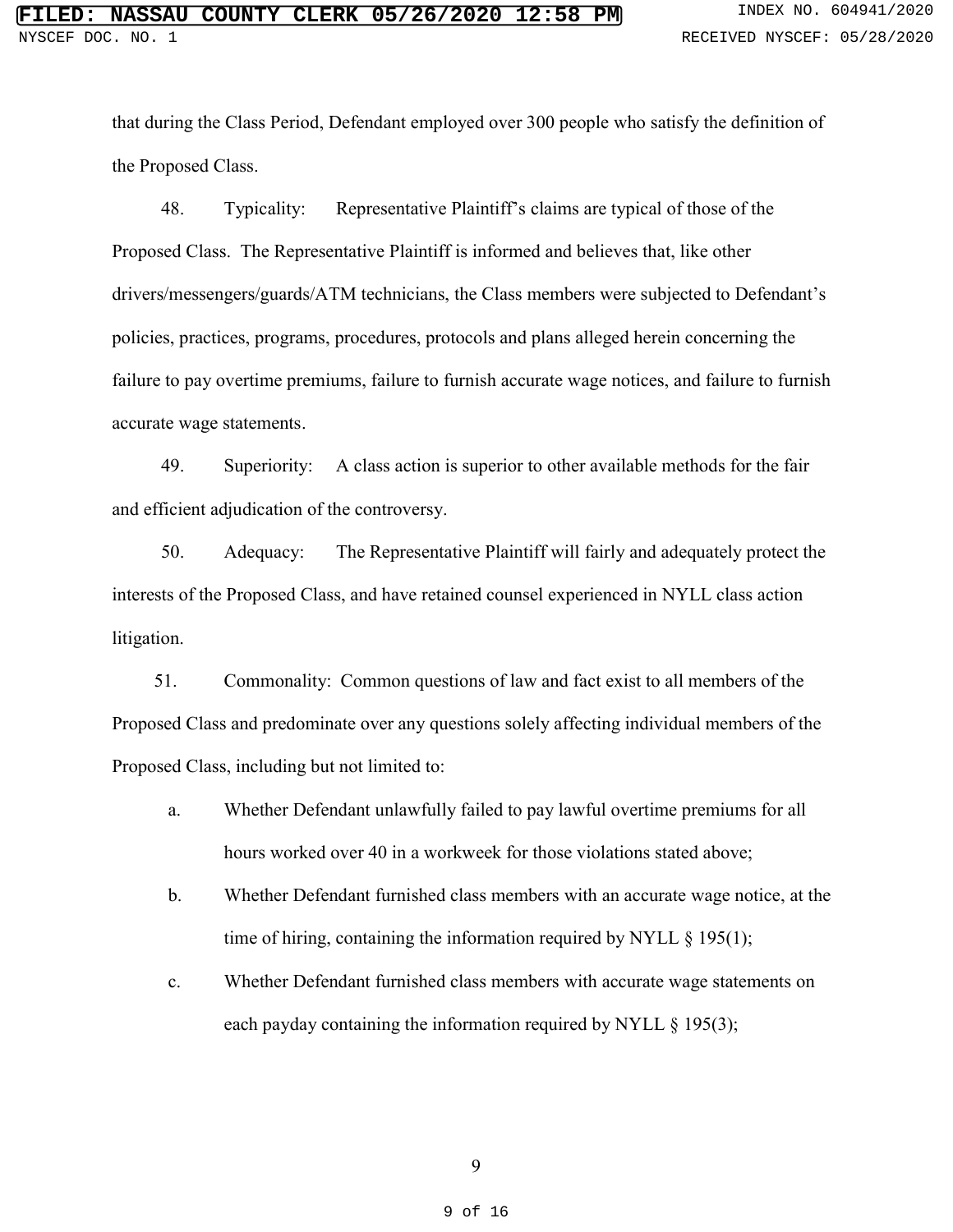- d. Whether those violations were pursuant to a common policy or practice applicable to all class members;
- e. Whether Defendant employed Plaintiffs and the Proposed Class within the meaning of New York law;
- f. The proper measure of damages sustained by the Proposed Class; and
- g. Whether Defendant's actions were "willful."

52. The case is maintainable as a class action under NY CPLR § 902 because all prerequisites under NY CPLR § 901 are satisfied. Class certification is appropriate because prosecution of actions by or against individual members of the class would result in inconsistent or varying adjudications and create the risk of incompatible standards of conduct for Defendant. Further, adjudication of each individual member's claim as a separate action would be dispositive of the interest of other individuals not party to this action, impeding their ability to protect their interests. Defendant's uniform policies and practices denied the Proposed Class the wages to which they are entitled. The damages suffered by the individual Proposed Class members are small compared to the expense and burden of individual prosecution of this litigation. In addition, class certification is superior because it will obviate the need for unduly duplicative litigation that might result in inconsistent judgments about Defendant's practices.

53. Plaintiffs intend to send notice to all members of the Proposed Class to the extent required by NY CPLR § 904. The names and addresses of the Proposed Class are available from Defendant.

54. During the Class Period, and upon information and belief, Plaintiffs each worked more than 1 hour of overtime-eligible work during the Class Period for which they were not paid a lawful overtime premium of one and one-half times the New York State minimum wage.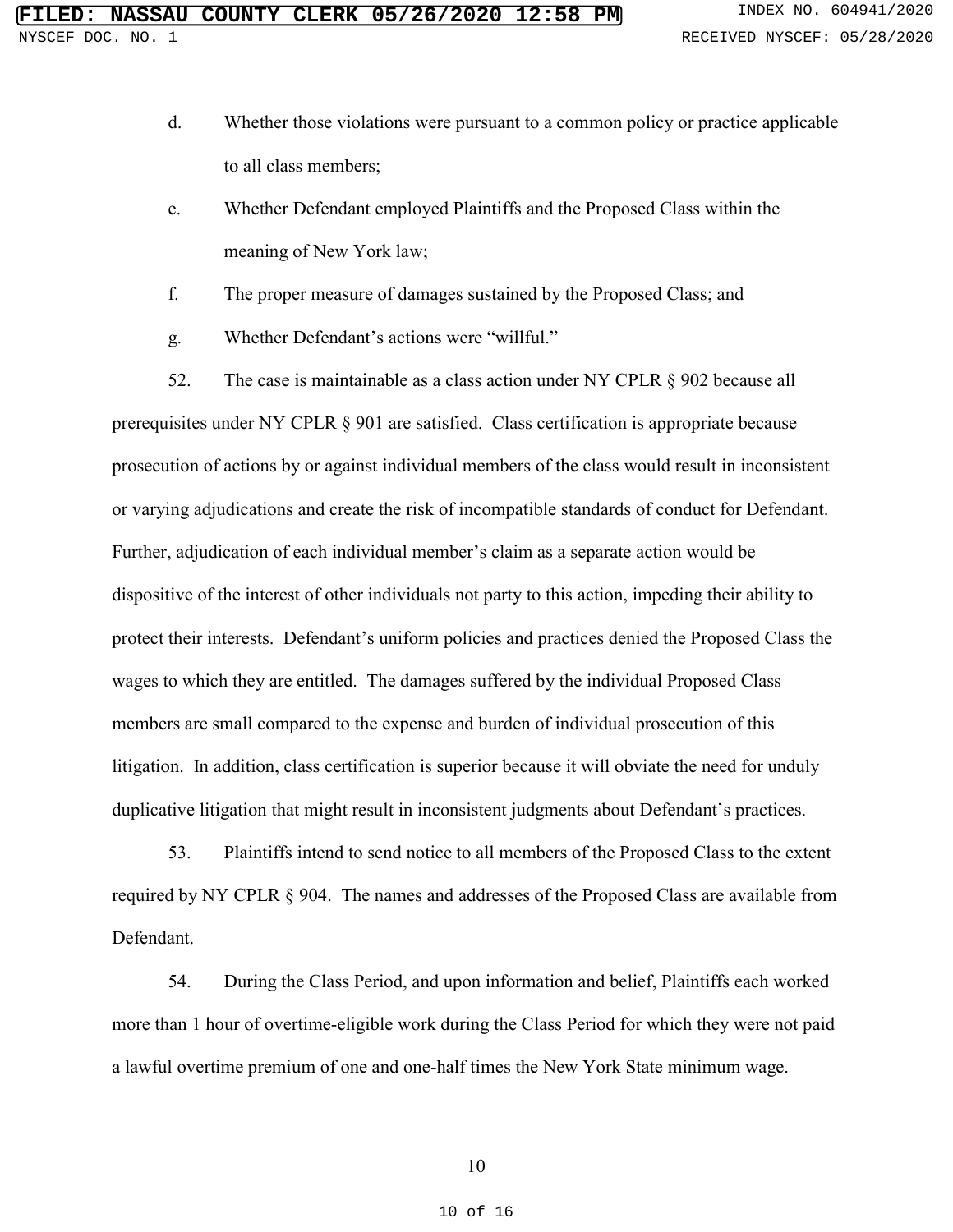### AS AND FOR A FIRST CAUSE OF ACTION (Failure to Pay Lawful Overtime Premiums in Violation of NYCRR § 142.2.2 and Article 19 of the NYLL)

55. Plaintiffs allege and incorporate by reference the allegations in the preceding paragraphs.

56. At all relevant times, Plaintiffs and the Putative Class were employees and the Defendant has been an employer within the meaning of the New York Labor Law.

57. The overtime wage provisions of Article 19 of the New York Labor Law and its supporting regulations applies to Defendant.

58. Defendant has intentionally and willfully established and operated a scheme whereby it fails to pay overtime wages to which Plaintiffs are entitled under the New York Labor Law.

59. Defendant knew, should have known, or showed deliberate disregard for the fact that Plaintiffs are hourly, non-exempt employees who should have been paid overtime wage rates for all of their hours worked over 40 hours per workweek.

60. By Defendant's failure to pay Plaintiffs and the Putative Class premium overtime wages for hours worked in excess of 40 in any workweek during the Class Period, it has willfully violated and continues to violate the New York Labor Law Article 19, §§ 650 et seq., and the supporting New York State Department of Labor Regulations, including but not limited to the regulations in 12 NYCRR Part 142.

61. Due to Defendant's violations of the New York Labor Law, Plaintiffs and the Putative Class are entitled to recover from Defendants their unpaid overtime wages, liquidated damages, reasonable attorneys' fees and costs of the action, and pre-judgment and post-judgment interest.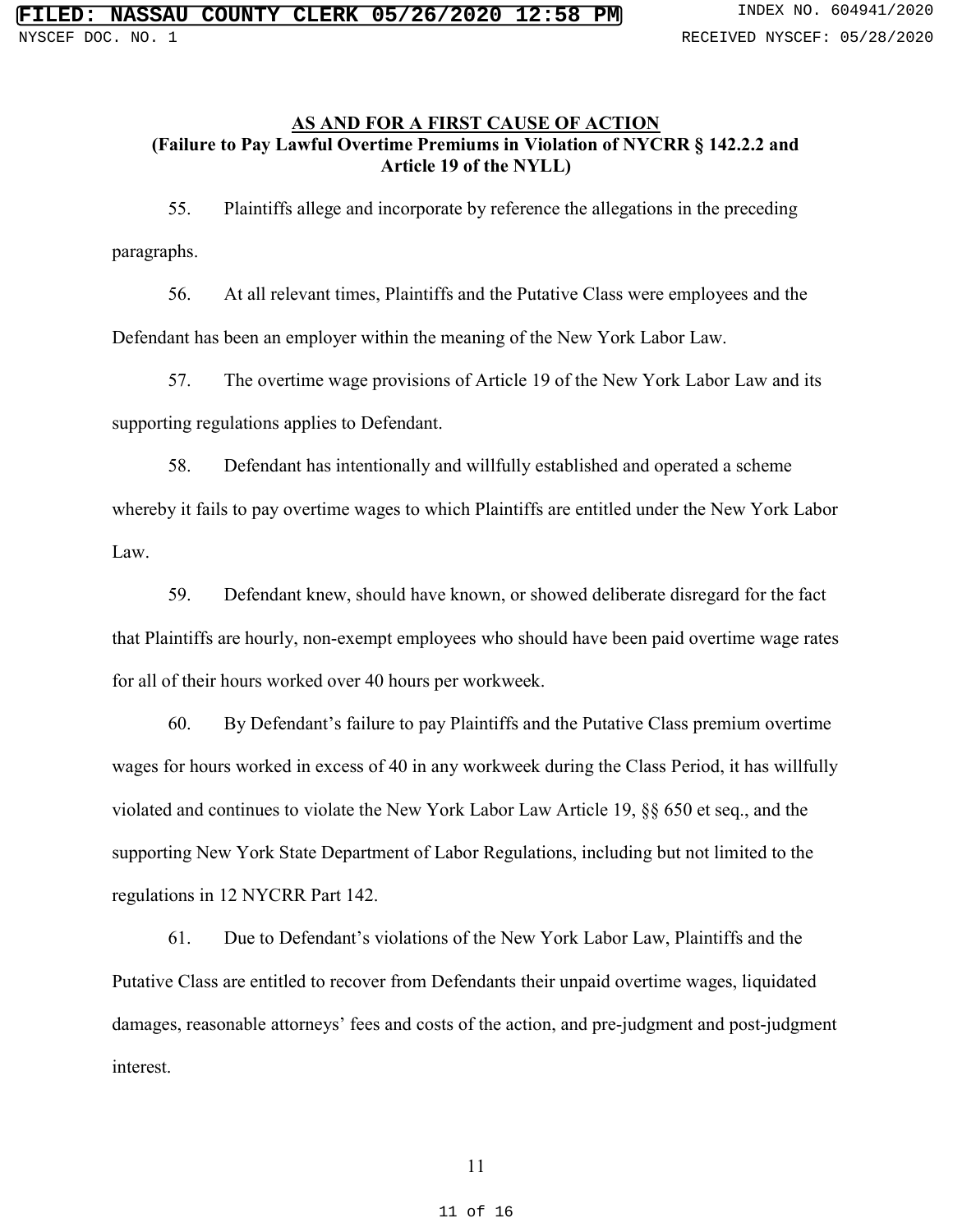### AS AND FOR A SECOND CAUSE OF ACTION (Failure to Furnish Accurate Wage Notice Statements in Violation of NYLL §195(1))

62. Plaintiffs allege and incorporate by reference the allegations in the preceding paragraphs.

63. At all relevant times, Plaintiffs and the Putative Class were employees and the Defendant has been an employer within the meaning of the New York Labor Law.

64. The record-keeping provisions of Article 19 of the New York Labor Law and its supporting regulations apply to Defendant.

65. NYLL § 195(1) requires that employers furnish employees with a wage notice at the time of hiring containing accurate, specifically enumerated criteria required under the NYLL.

66. Defendant did not provide Plaintiffs and the Putative Class with legally sufficient wage notices, as required by NYLL  $\S$  195(1).

67. As a result of Defendant's unlawful conduct, Plaintiff and the Putative Class are entitled to an award of damages pursuant to NYLL § 198, in an amount to be determined at trial, pre- and post-judgment interest, and costs and attorneys' fees, as provided by NYLL § 663.

# AS AND FOR A THIRD CAUSE OF ACTION (Failure to Furnish Accurate Wage Statements in Violation of NYLL §195(3))

68. Plaintiffs allege and incorporate by reference the allegations in the preceding paragraphs.

69. At all relevant times, Plaintiffs and the Putative Class were employees and the Defendant has been an employer within the meaning of the New York Labor Law.

70. The record-keeping provisions of Article 19 of the New York Labor Law and its supporting regulations apply to Defendant.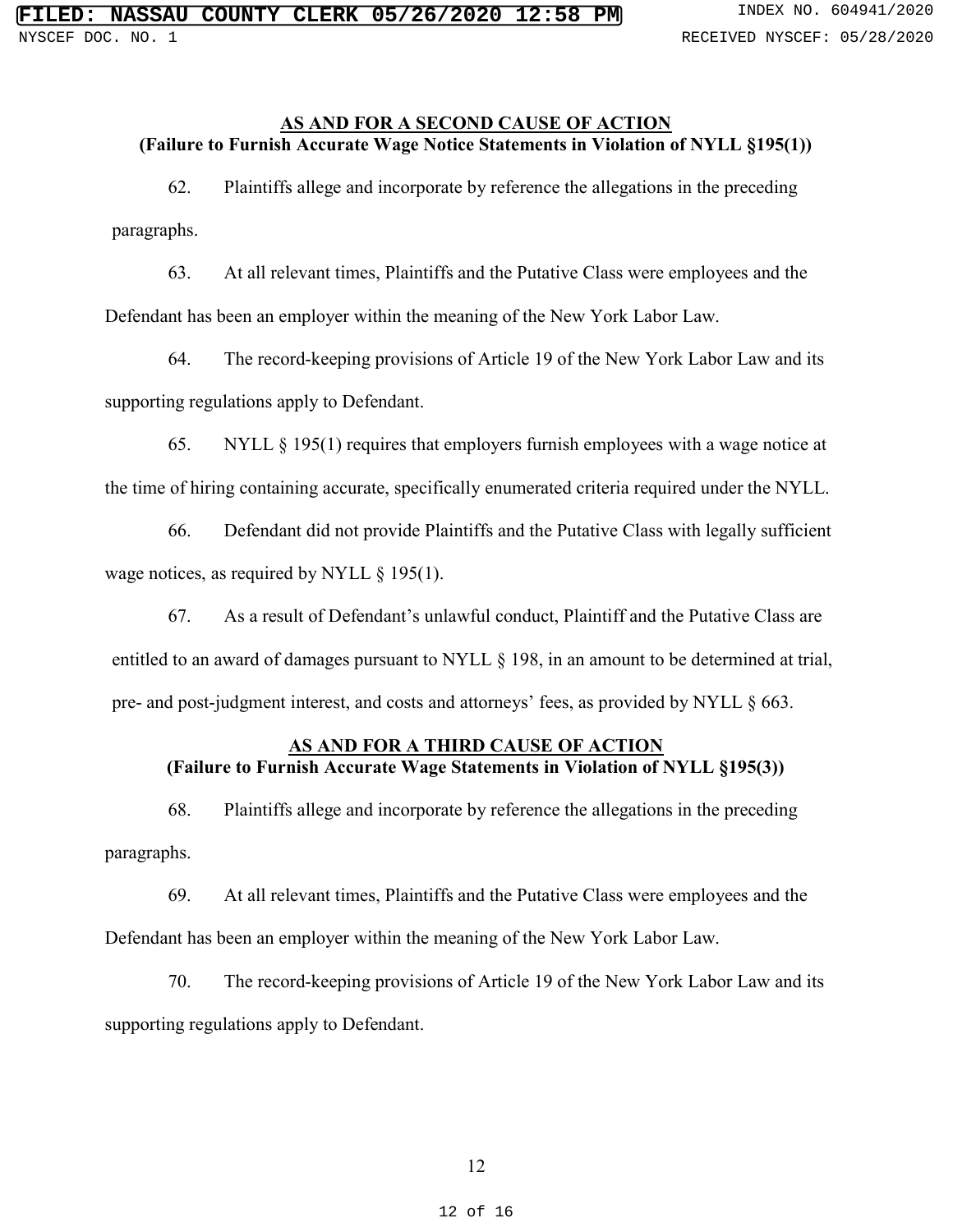71. NYLL § 195(3) requires that employers furnish employees with wage statements containing accurate, specifically enumerated criteria required under the NYLL.

72. Defendant did not provide Plaintiffs and the Putative Class with legally sufficient wage statements, as required by NYLL § 195(3).

73. As a result of Defendant's unlawful conduct, Plaintiffs and the Putative Class are entitled to an award of damages pursuant to NYLL § 198, in an amount to be determined at trial, pre- and post-judgment interest, and costs and attorneys' fees, as provided by NYLL § 663.

#### PRAYER FOR RELIEF

WHEREFORE, Lead Plaintiffs, on behalf of themselves and all members of the Putative Class, prays for relief as follows:

- A. That the Court determine that this action may proceed as a class action under Sections 901 and 902 of the New York Civil Practice Law and Rules;
- B. That Defendant is found to have violated the provisions of the New York Labor Law as to Plaintiffs and the Putative Class;
- C. That Defendant's violations as described above are found to be willful;
- D. An award to Plaintiffs and the Putative Class for the amount of unpaid wages owed, including interest thereon, and penalties, including liquidated damages, subject to proof at trial;
- E. That Defendant further be enjoined to cease and desist from unlawful activities in violation of NYLL and NYCRR;
- F. That Plaintiff's counsel and Plaintiff Fontus Orlwitch can adequately represent the interests of the class as class counsel and class representative, respectively.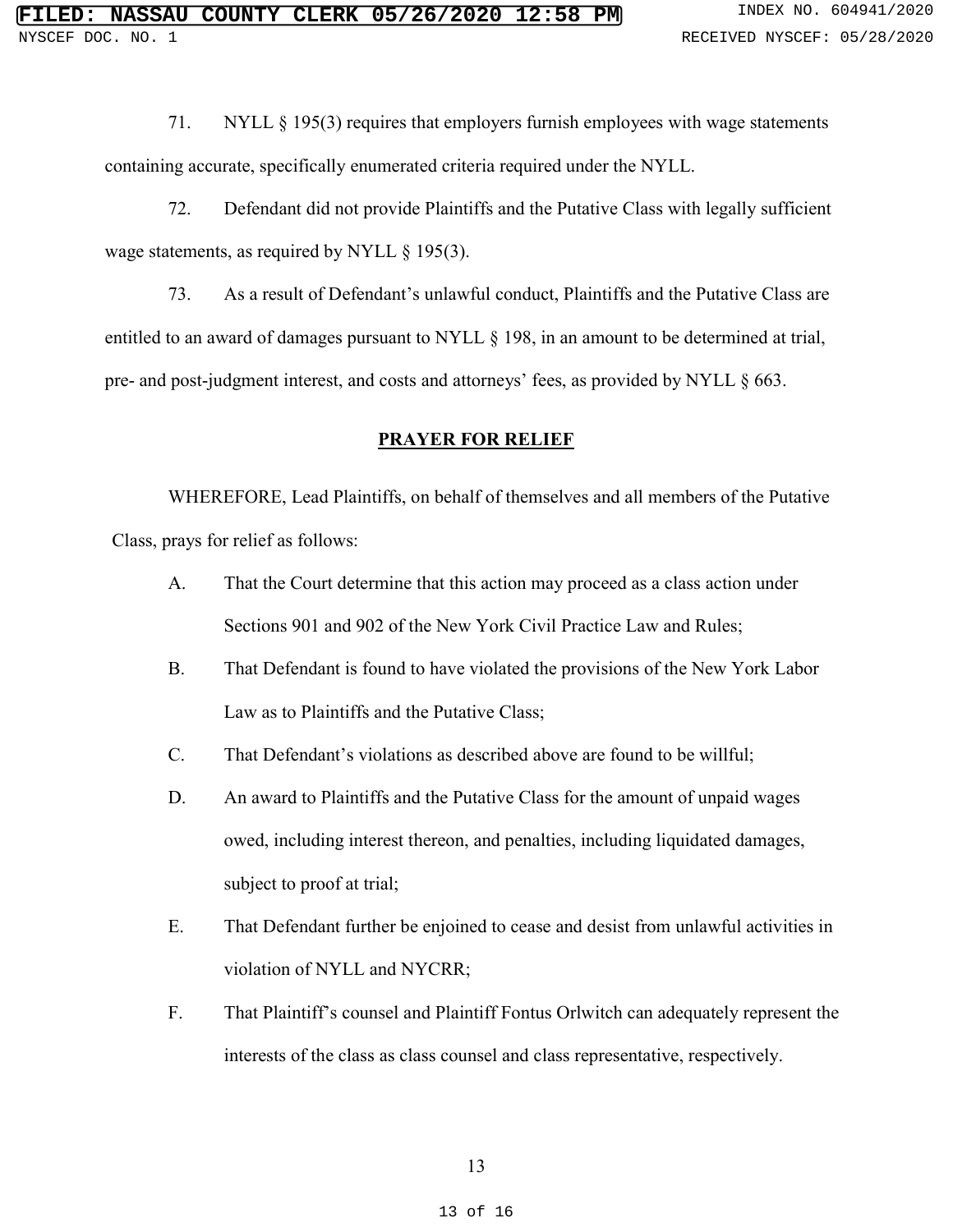- G. An award of reasonable attorneys' fees and costs pursuant to the NYLL and/or other applicable law; and
- H. For such other and further relief, in law or equity, as this Court may deem appropriate and just.

# **JURY DEMAND**

Pursuant to Section 4102(a) of the New York Civil Practice Law and Rules, Plaintiffs

demand a trial by jury as to all issues so triable.

DATED: April 13, 2020 New York, New York



Christopher Q. Davis, Esq. Rachel M. Haskell, Esq. The Law Office of Christopher Q. Davis 80 Broad Street, Suite 703 New York, New York 10004 646-430-7930 (main) 646-349-2504 (fax)

Counsel for Plaintiffs and the putative class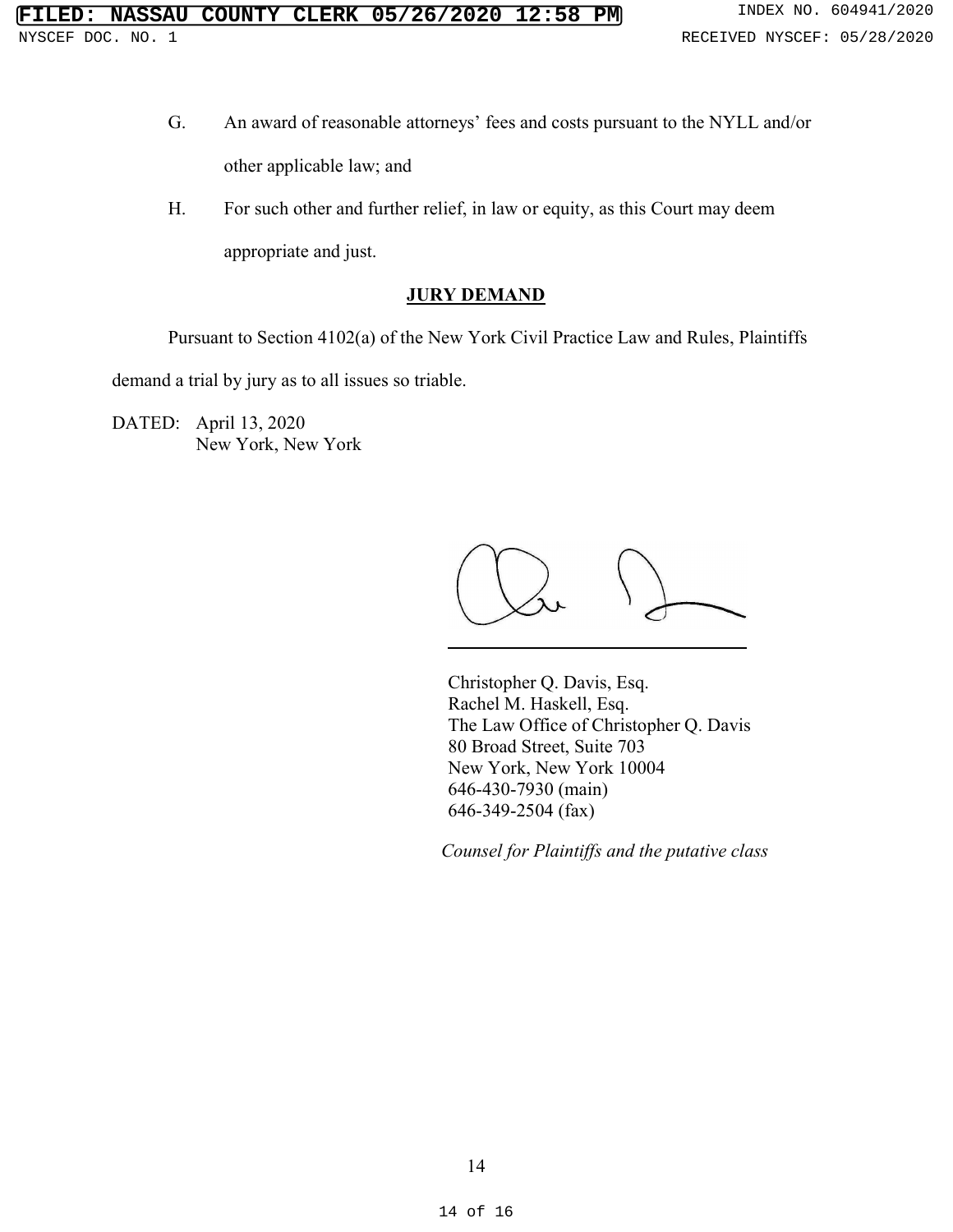# SUPREME COURT OF NEW YORK NASSAU COUNTY FONTUS ORLWITCH, individually and on behalf of all others similarly situated, Plaintiffs, vs. GARDA USA, INC., Defendant. Index No.: **SUMMONS** Date Filed: May 28, 2020 Plaintiffs designate the NASSAU COUNTY as the place of trial.

To The Above Named Defendant:

GARDA USA, INC., 5-26 45th Ave, Long Island City, New York, 11101

YOU ARE HEREBY SUMMONED to answer the Complaint of the Plaintiffs in this action and to serve a copy of your Answer on the Plaintiffs at the address indicated below within 20 days after service of this Summons (not counting the day of service itself), or within 30 days after service is complete if the Summons is not delivered personally to you within the State of New York.

YOU ARE HEREBY NOTIFIED THAT should you fail to file an answer, a judgment will be entered against you by default for the relief demanded in the Complaint.

 Plaintiff designates Nassau County as the place of trial. The basis of this designation is Plaintiff's residence in Nassau County.